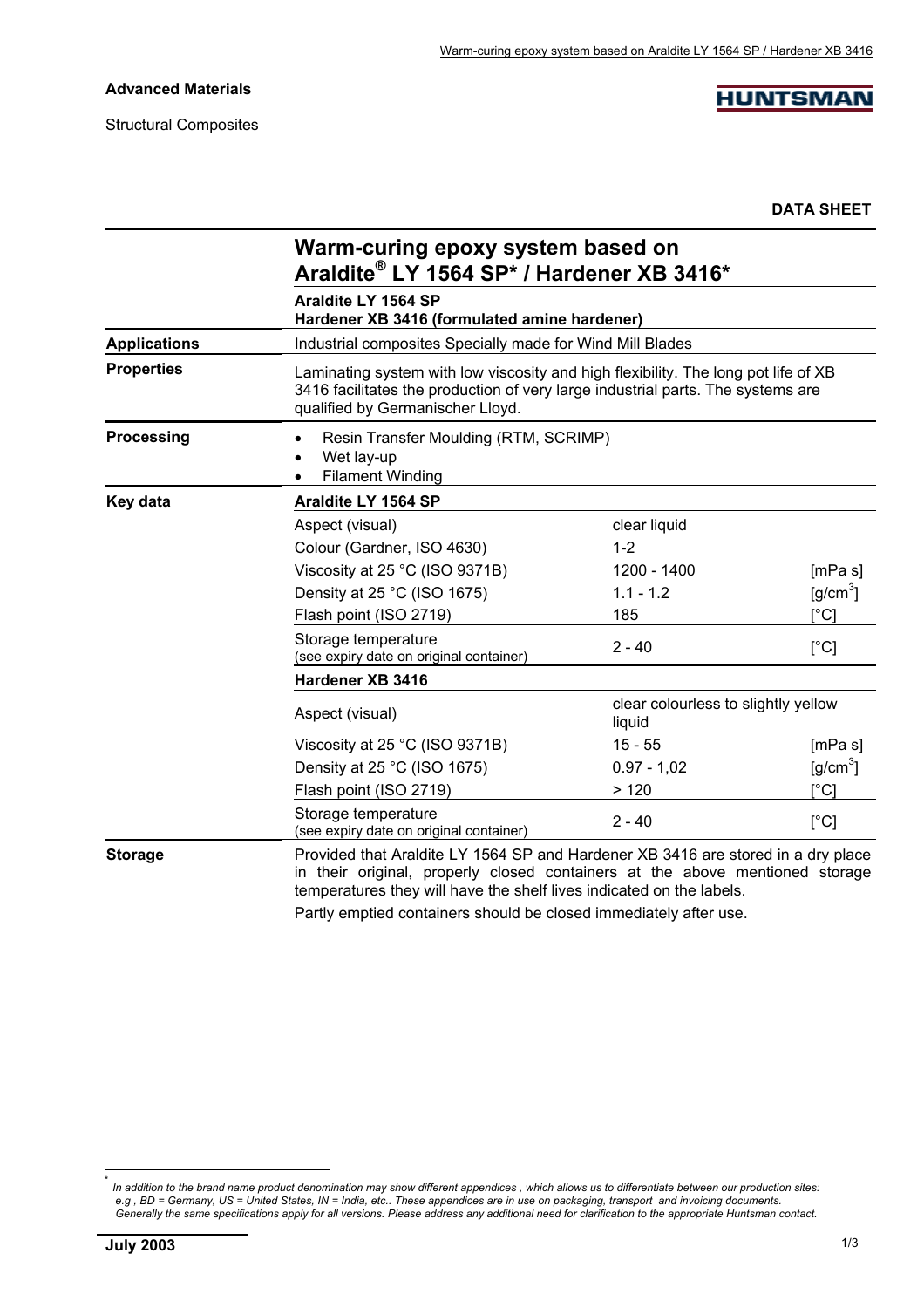| Parts by volume<br>100<br>41                                                                                                                                                                                                                                                                                                                                                                                                                                                                                                 |  |  |  |
|------------------------------------------------------------------------------------------------------------------------------------------------------------------------------------------------------------------------------------------------------------------------------------------------------------------------------------------------------------------------------------------------------------------------------------------------------------------------------------------------------------------------------|--|--|--|
|                                                                                                                                                                                                                                                                                                                                                                                                                                                                                                                              |  |  |  |
| We recommend that the components are weighed with an accurate balance to<br>prevent mixing inaccuracies which can affect the properties of the matrix system. The<br>components should be mixed thoroughly to ensure homogeneity. It is important that<br>the side and the bottom of the vessel are incorporated into the mixing process.<br>When processing large quantities of mixture the pot life will decrease due to<br>exothermic reaction. It is advisable to divide large mixes into several smaller<br>containers. |  |  |  |
| /mPa s/                                                                                                                                                                                                                                                                                                                                                                                                                                                                                                                      |  |  |  |
| $200 - 320$                                                                                                                                                                                                                                                                                                                                                                                                                                                                                                                  |  |  |  |
| [min]                                                                                                                                                                                                                                                                                                                                                                                                                                                                                                                        |  |  |  |
| 290 - 340                                                                                                                                                                                                                                                                                                                                                                                                                                                                                                                    |  |  |  |
| [min]                                                                                                                                                                                                                                                                                                                                                                                                                                                                                                                        |  |  |  |
| $70 - 90$                                                                                                                                                                                                                                                                                                                                                                                                                                                                                                                    |  |  |  |
| $20 - 27$                                                                                                                                                                                                                                                                                                                                                                                                                                                                                                                    |  |  |  |
| $7 - 12$                                                                                                                                                                                                                                                                                                                                                                                                                                                                                                                     |  |  |  |
| $2 - 6$                                                                                                                                                                                                                                                                                                                                                                                                                                                                                                                      |  |  |  |
| The values shown are for small amounts of pure resin/hardener mix. In composite<br>structures the gel time can differ significantly from the given values depending on the                                                                                                                                                                                                                                                                                                                                                   |  |  |  |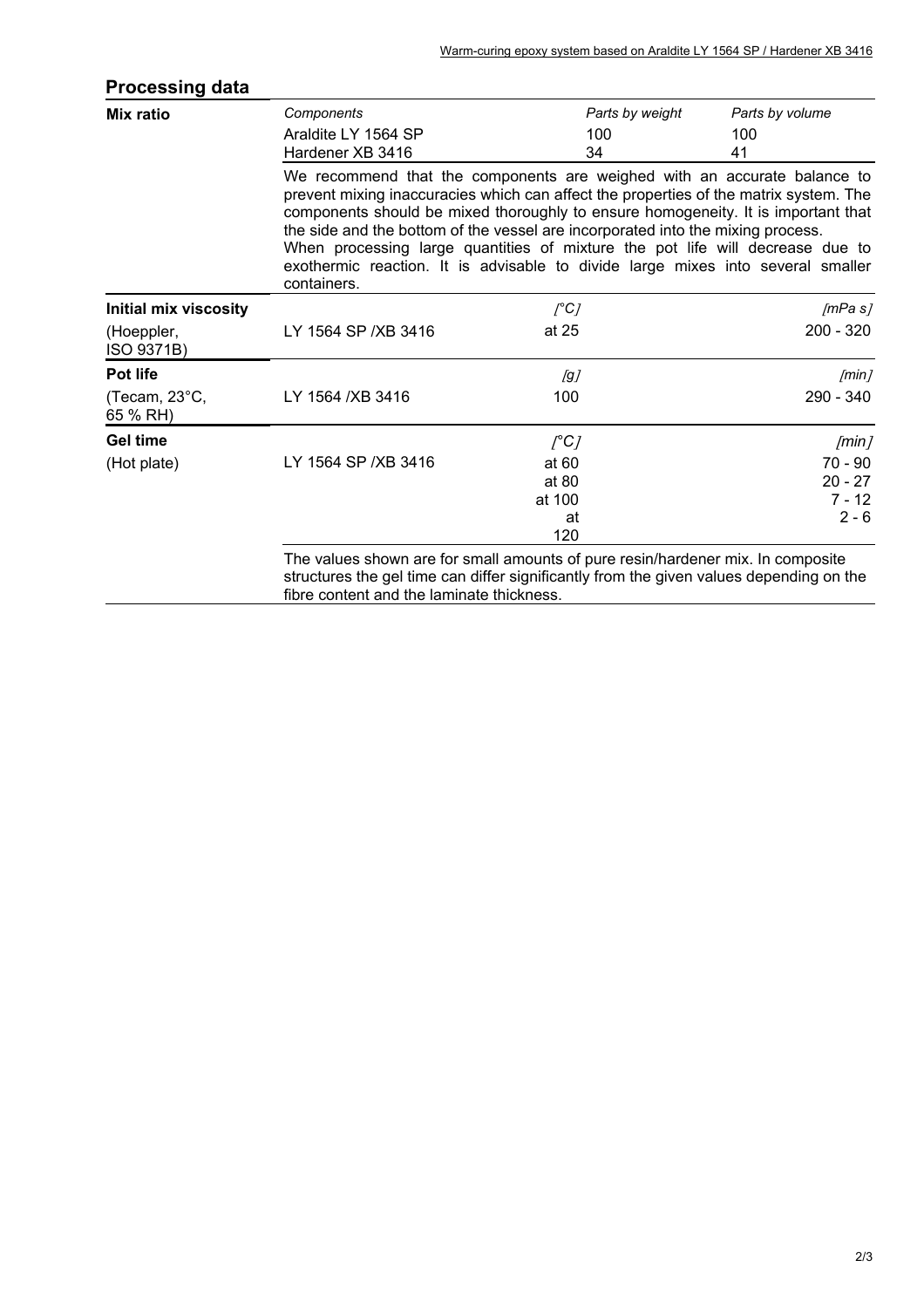|                                                      | $\sim$ . The contract of the contract of the contract of the contract of the contract of the contract of the contract of the contract of the contract of the contract of the contract of the contract of the contract of the co |                                                                                                                            |                                                        |                                                     |                                                                                                                   |
|------------------------------------------------------|---------------------------------------------------------------------------------------------------------------------------------------------------------------------------------------------------------------------------------|----------------------------------------------------------------------------------------------------------------------------|--------------------------------------------------------|-----------------------------------------------------|-------------------------------------------------------------------------------------------------------------------|
| <b>Glass transition</b><br>temperature               | Cure:                                                                                                                                                                                                                           | $T_G$                                                                                                                      |                                                        |                                                     | LY 1564 SP<br>XB 3416                                                                                             |
| (IEC 1006,<br>DSC, 10 K/min)                         | 2 days 23 $^{\circ}$ C<br>8 days 23 °C<br>20 h 40 °C<br>15 h 50 °C<br>24 h 50 °C<br>10 h 60 °C<br>16 h 60 °C<br>4 h 80 °C<br>8 h 80 °C                                                                                          | [°C]<br>$[^{\circ}C]$<br>$[^{\circ}C]$<br>$[^{\circ}C]$<br>[°C]<br>$[^{\circ}C]$<br>$[^{\circ}C]$<br>[°C]<br>$[^{\circ}C]$ |                                                        |                                                     | $40 - 46$<br>$51 - 57$<br>$61 - 67$<br>$68 - 73$<br>$69 - 75$<br>$70 - 75$<br>$72 - 78$<br>$78 - 83$<br>$80 - 85$ |
|                                                      | 2 h 100 $^{\circ}$ C<br>5 h 100 °C                                                                                                                                                                                              | [°C]<br>$\lceil{^{\circ}C}\rceil$                                                                                          |                                                        |                                                     | $80 - 85$<br>$81 - 87$                                                                                            |
| <b>Tensile test</b><br>(ISO 527)                     | LY 1564 SP / XB 3416                                                                                                                                                                                                            |                                                                                                                            |                                                        | Cure:<br>15 h 50 °C                                 | Cure:<br>8 h 80 °C                                                                                                |
|                                                      | Tensile strength<br>Elongation at tensile strength<br>Ultimate strength<br>Ultimate elongation<br>Tensile modulus                                                                                                               | [MPa]<br>$\lceil\% \rceil$<br>[MPa]<br>$\lceil\% \rceil$<br>[MPa]                                                          |                                                        | 74 - 78<br>$4.0 - 4.4$<br>$59 - 66$<br>$7.0 - 7.8$  | $70 - 75$<br>$4.5 - 5.0$<br>$60 - 64$<br>$8.0 - 9.0$<br>3100 - 3300 2870 - 3050                                   |
| <b>Flexural test</b><br>(ISO 178)                    | LY 1564 SP / XB 3416                                                                                                                                                                                                            |                                                                                                                            | Cure:<br>7 days 23 °C                                  | Cure:<br>15 h 50 °C                                 | Cure:<br>8 h 80 °C                                                                                                |
|                                                      | Flexural strength<br>Elongation at flexural strength<br>Ultimate strength<br>Ultimate elongation<br>Flexural modulus                                                                                                            | [MPa]<br>[%]<br>[MPa]<br>[%]<br>[MPa]                                                                                      | $95 - 110$<br>$2.7 - 3.6$<br>$95 - 110$<br>$2.7 - 3.6$ | 120 - 135<br>$5.2 - 5.6$<br>84 - 94<br>$9.0 - 11.0$ | $118 - 130$<br>$5.5 - 6.5$<br>$88 - 100$<br>$10.0 - 12.0$<br>3470 - 3670 3100 - 3400 2900 - 3050                  |
| <b>Fracture properties</b><br><b>Bend notch test</b> |                                                                                                                                                                                                                                 | Cure: 5 h 100°C                                                                                                            |                                                        |                                                     | LY 1564 SP<br>XB 3416                                                                                             |
| (PM 258-0/90)                                        | Fracture toughness $K_{1C}$<br>Fracture energy $G_{1C}$                                                                                                                                                                         | $[MPa\sqrt{m}]$<br>[ $J/m^2$ ]                                                                                             |                                                        |                                                     | $0.95 - 1.05$<br>260 - 310                                                                                        |

## **Properties of the cured, neat formulation**

## **Properties of the cured, reinforced formulation**

| Interlaminar shear<br>test<br>(ASTM D 2344) | E-glass fabric $(425 \text{ g/m}^2)$<br>Laminate thickness $t = 3.0 - 3.2$ mm<br>Fibre volume content: $63 - 65$ % | Short beam: Laminate comprising 12 layers unidirectional |                       |
|---------------------------------------------|--------------------------------------------------------------------------------------------------------------------|----------------------------------------------------------|-----------------------|
|                                             |                                                                                                                    | Cure: 1.5 h 80 $^{\circ}$ C<br>$+5h100\degree C$         | LY 1564 SP<br>XB 3416 |
|                                             | Shear strength                                                                                                     | [MPa]                                                    | $53 - 58$             |